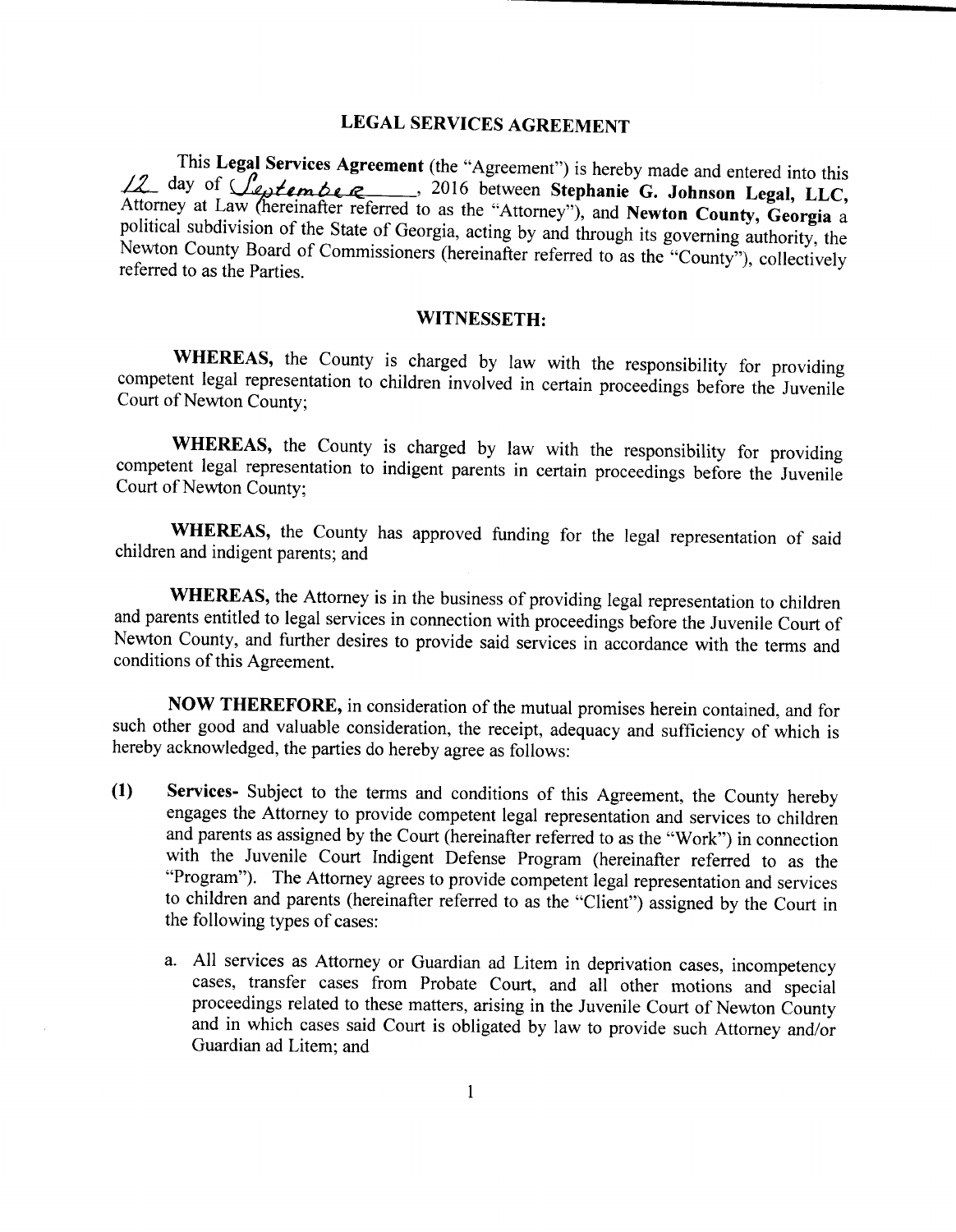- b. Any appeals which might be made to the Georgia Supreme Court or Court of Appeals in connection with any of the above cases.
- 2) Term- This Agreement is effective as of October 1, 2016 and shall terminate on the 30th day of June,  $2017$ . The term of this Agreement may be reduced in the manner hereinafter set forth under Paragraph (8) entitled "Termination."
- 3) Compensation- During the term of this Agreement, the County shall pay to the Attorney the sum of Thirty-three Thousand Three Hundred Thirty three and 30/100 Dollars 33, 333. 30), to be paid in monthly installments of Three Thousand Three Hundred Thirty-three Dollars and 33/100 (\$3,333.33). There shall be no reimbursement for costs and/or expenses.
- 4) Budgetary Limitations- Attorney agrees and acknowledges that budgetary limitations are not a justification for breach of sound principals of Attorney's profession and industry. Attorney shall take no calculated risk in the performance of the Work. Specifically, Attorney agrees that, in the event it cannot perform the Work within the budgetary limitations established without disregarding sound principles of Attorney's profession and industry, Attorney will give written notice immediately to County.
- 5) Independent Contractor Status- Attorney hereby covenants and declares that it is engaged in an independent business and agrees to perform the Work as an independent contractor and not as agent or employees either Newton County or the Juvenile Court of Newton County. Nothing in this Agreement shall be construed to make Attorney or any of its employees, servants, or subcontractors, an employee, servant or agent of County for any purpose. Attorney controls the Work afforded under the terms of this Agreement and agrees to be solely responsible for its own matters relating to the time and place the Work is performed and the method used to perform such Work; hiring of consultants, agents or employees to complete the Work; and the payment of employees, including benefits and matters. Attorney agrees to be solely responsible for its own acts and those of its subordinates, employees, and subcontractors during the life of this Agreement. Any provisions of this Agreement that may appear to give County the right to direct Attorney as to the details of the services to be performed by Attorney or to exercise <sup>a</sup> measure of control over such services will be deemed to mean that Attorney shall follow the directions of County with regard to results of such services only. Attorney is not entitled to participate in Newton County's health insurance program, pension plan, and/or other benefits provided to full-time employees of Newton County. Attorney shall not be entitled to unemployment compensation upon termination of this Agreement or worker's compensation for any injuries sustained while performing the scope of work under this Agreement. Attorney shall provide his or her own transportation and pay all related expenses such as gasoline, maintenance, insurance, repairs, license fees, and ad valorem taxes. It is further understood that this Agreement is not exclusive, and County may hire additional entities to perform the Work related to this Agreement.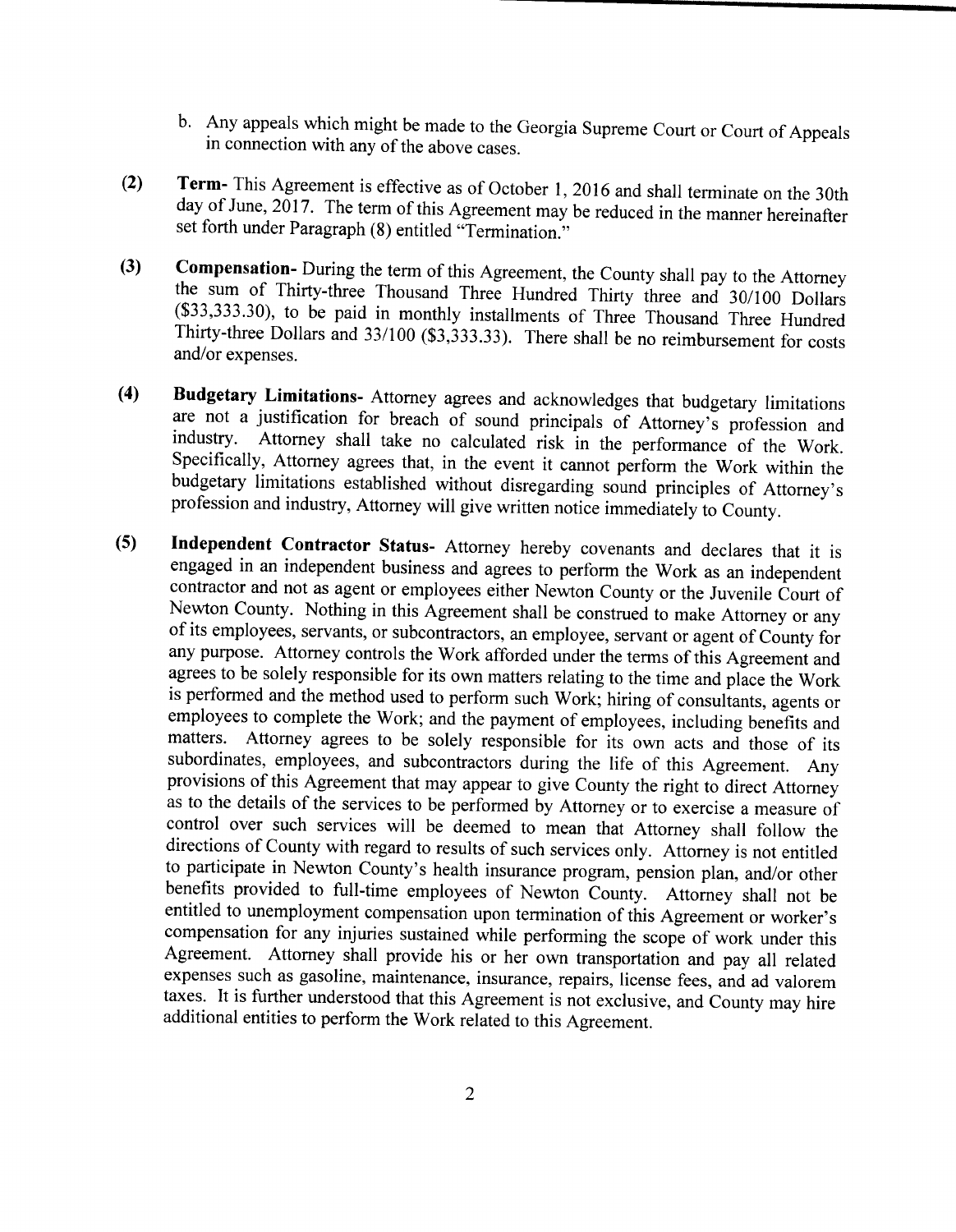Insamuch as the County and attorney are independent of each other, neither has the authority to bind the other to any third person or otherwise to act in any way as the representative of the other, unless otherwise expressly agreed to in writing signed by both Parties hereto. Attorney agrees not to represent itself as County's agent for any purpose<br>to any party or to allow any employee of Attorney to do so, unless specifically authorized, in advance and in writing, to do so, and then only for the limited purpose stated in such authorization. Attorney shall assume full liability for any contracts or agreements Attorney enters into on behalf of County without the express knowledge and prior written consent of County.

- (6) County's Reliance on the Work- Attorney acknowledges and agrees that County does not undertake to approve or pass upon matters of expertise of Attorney and that, therefore, County bears no responsibility for Attorney's Work performed under this Agreement. Attorney acknowledges and agrees that the acceptance of Work by County is limited to the function of determining whether there has been compliance with what is required to be produced under this Agreement. County will not, and need not, inquire into adequacy, fitness, suitability, and correctness of Attorney's Work under professional and industry standards, or for performing services under this Agreement in accordance with sound and accepted professional and industry principles.
- 7) Confidentiality- Attorney acknowledges that it may receive confidential information of County and that will protect the confidentiality of any such confidential information and will require any of its subcontractors, Attorneys, and/or staff to likewise protect such confidential information. Attorney agrees that confidential information it learns or receives or such reports, information, opinions or conclusions that Attorney creates under this Agreement shall not be made available to, or discussed with, any individual or organization, including the news media, without prior written approval of County. Attorney shall exercise reasonable precautions to prevent the unauthorized disclosure and use of County information whether specifically deemed confidential or not.

Attorney acknowledges that County's disclosure of documentation is governed by Georgia's Open Records Act, and Attorney further acknowledges that if Attorney submits records containing trade secret information, and if Attorney wishes to keep such records confidential, Attorney must submit and attach to such records and affidavit affirmatively declaring that specific information in the records constitutes trade secrets pursuant to Article 27 of Chapter <sup>1</sup> of Title 10, and the Parties shall follow the requirements of O.C.G.A.  $\S$  50-18-72(a)(34) related thereto.

- 8) Termination- This Agreement may be terminated, upon delivery of written notice, in accordance with the following:
	- a. Termination for Convenience: Newton County may terminate this Agreement at any time for any reason (or no reason) upon fifteen (15) days prior written notice. As full compensation under this Agreement, Attorney shall be entitled to compensation earned prior to the date of the notice of termination plus one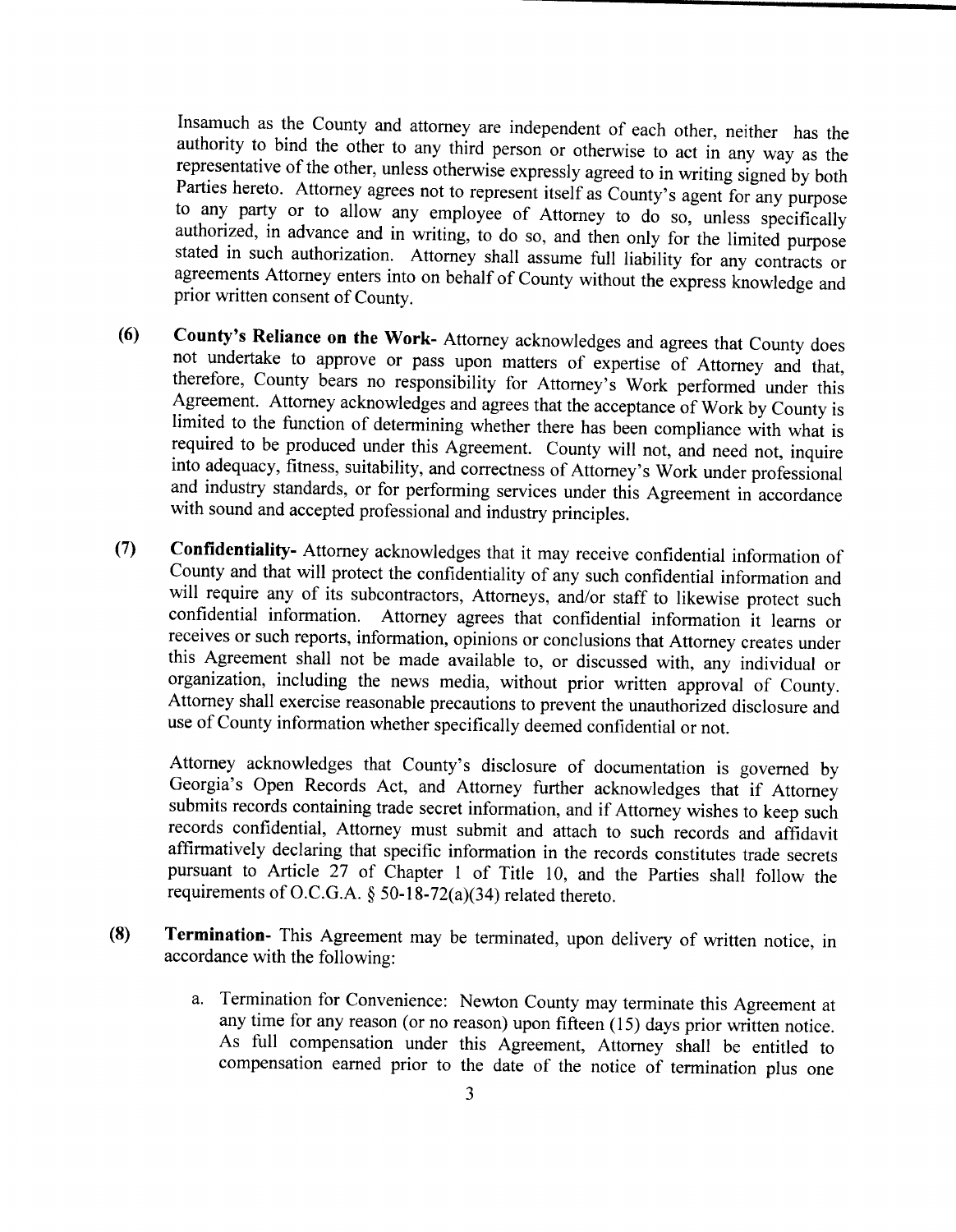additional payment of One Thousand Six Hundred Sixty-six Dollars and 66/100  $$1, 666.66$ .

This Agreement may be terminated in the event that each of the parties mutually agree in writing. As full compensation under this Agreement, Attorney shall be entitled to compensation earned prior to the agreed upon date of termination.

b. Termination for Cause: This Agreement may be terminated by Newton County immediately and without prior notice for any of the following:

- 1) Attorney's failure to perform his or her duties in a competent manner, as determined by the Juvenile Court Judge, in her sole discretion;
- 2) Attorney's failure to perform the duties assigned, as determined by the Juvenile Court Judge, in her sole discretion;
- 3) Attorney is charged with <sup>a</sup> felony, crime of moral turpitude, act of fraud or other crime involving dishonesty, or any crime against children;
- 4) Attorney violates any applicable duties of confidentially;
- 5) Attorney uses any illegal drug; or
- 6) Attorney commits any act or acts that could reflect discredit on or bring disrepute to the County.

As full compensation under this Agreement, Attorney shall be entitled to compensation earned prior to the date of the for cause termination.

This Agreement may be terminated by the Attorney in the event the County defaults in the performance of <sup>a</sup> material provision of this Agreement and such default continues uncured for a period of thirty (30) days after receipt by the County of a written notice from the Attorney stating the specific default. Under no written notice from the Attorney stating the specific default. circumstances shall the Attorney, upon his or her belief of a default, discontinue services or cause a case to be continued or the docket disrupted unless approved by the presiding judge of the case(s).

- c. Conversion to Termination for Convenience: If County terminates this Agreement for cause and it is later determined that County did not have grounds to do so, the termination will be converted to and treated as <sup>a</sup> termination for convenience under the terms of Section  $8(a)$  above.
- d. Requirements Upon Termination: Upon termination or expiration of this Agreement, Attorney shall continue to provide legal representation and services to all clients assigned under the Program until the conclusion of all proceedings initiated during the term of this Agreement unless the withdrawal of the Attorney is approved by the presiding judge of the case.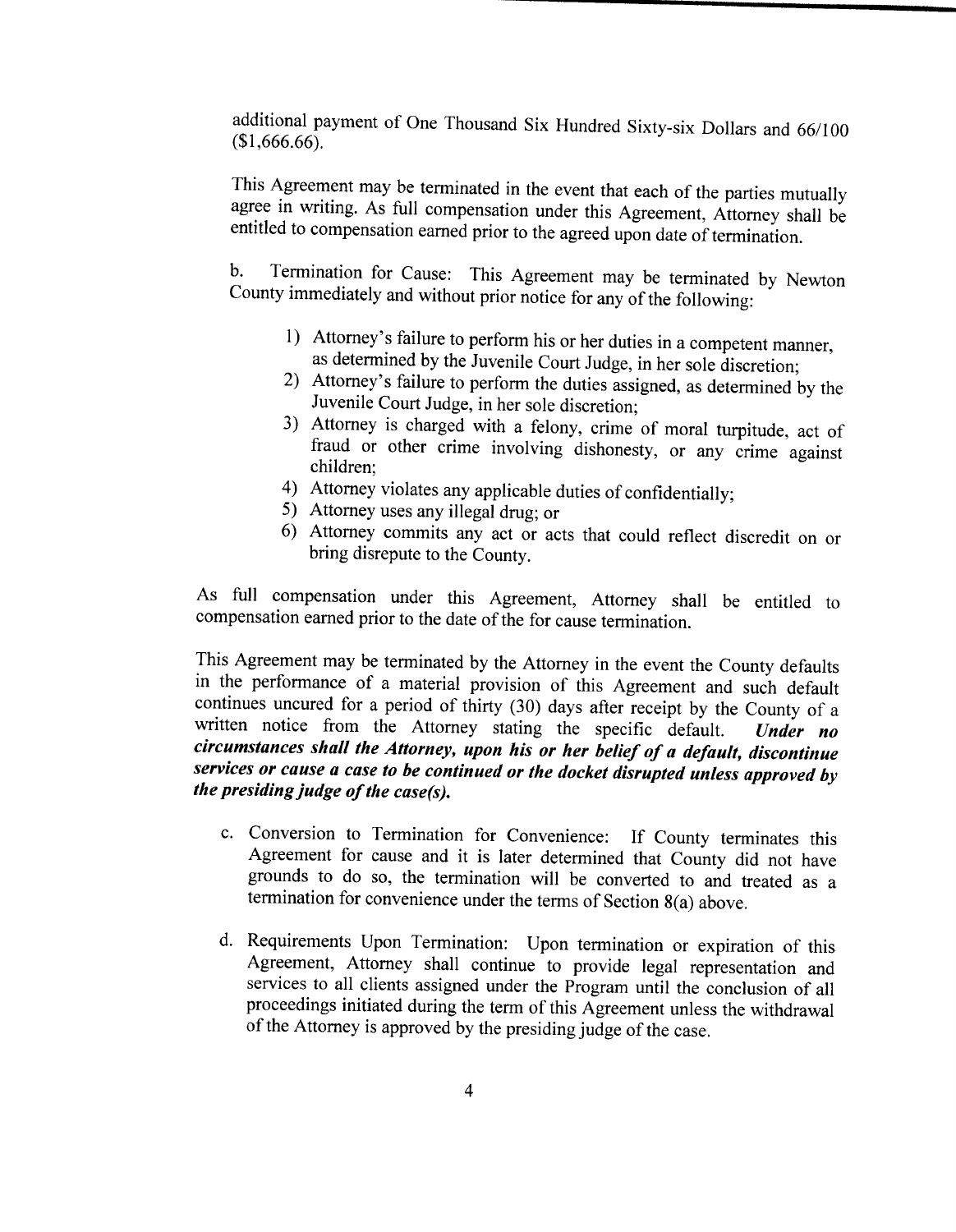- e. Reservation of Rights and Remedies: The rights and remedies of County and Attorney provided in this Article are in addition to any other rights and remedies provided under this Agreement or at law or in equity.
- 9) Indigent Defense Program- The Indigent Defense Program of the Juvenile Court of Newton County is governed by the Court. The Attorney agrees to abide by the rules and regulations of the Program. The Program consists of attorneys providing legal services pursuant to this Agreement and attorneys appointed by the Court to handle cases pursuant to <sup>a</sup> fee schedule prescribed by the Program. The Attorney acknowledges and agrees to cooperate with other attorneys under the Program and with the Court to ensure an equitable caseload distribution and the efficient administration of the Program. Individual cases that cannot be handled by the Attorney as <sup>a</sup> result of <sup>a</sup> conflict of interest or as a result of reaching maximum caseload size will be assigned to an attorney on the court-appointed list in the manner prescribed by the Program. The Attorney court-appointed list in the manner prescribed by the Program. acknowledges and agrees to be present at each and every hearing in all cases assigned to the Attorney, including but not limited to, pre-trial matters, depositions, adjudications, dispositions, custody extensions, annual reviews, etc. The Attorney acknowledges and agrees to manage his or her law practice in such a manner to ensure his or her presence at each and every hearing and to avoid conflicts with other cases in other Courts.
- 10) Insurance- The Attorney shall have and maintain in full force and effect for the duration of this Agreement, adequate insurance insuring against claims for injuries to persons or damages to property which may arise from or in connection with the performance of the Work by Attorney, its agents, representatives, employees or subcontractors. Such insurance shall include, but is not limited to, professional services and caused by Attorney's errors, omissions, or negligent acts. All policies shall be subject to approval by County as to form and content. These requirements are subject to amendment or waiver if so approved in writing by the County Manager.
- 11) Assignment- Except as otherwise set forth in this Agreement, neither party shall assign, sell, or otherwise transfer this Agreement, or any interest therein, without prior written consent of the other party.
- 12) Subcontracting and Delegation- In order to discharge the obligations hereunder, the Attorney may engage certain attorneys as independent contractors rather than employees. If the Attorney is <sup>a</sup> law firm, the Attorney may employ associates properly admitted to the State Bar of Georgia and in good standing to handle cases assigned to the Attorney in connection with the Program. Neither contract Attorneys in solo practice nor law firms shall subcontract, associate an attorney, or delegate within the law firm an attorney, unless said attorney has practiced law for at least five (5) years and has at least two  $(2)$ years extensive Juvenile Court experience. Any exceptions to these requirements must receive the prior approval of the Juvenile Court Judge. The Attorney shall exercise administrative supervision over such associates or independent contractors necessary to ensure strict fulfillment of the obligations contained in this Agreement, including the responsibility to provide competent legal representation to each and every Client.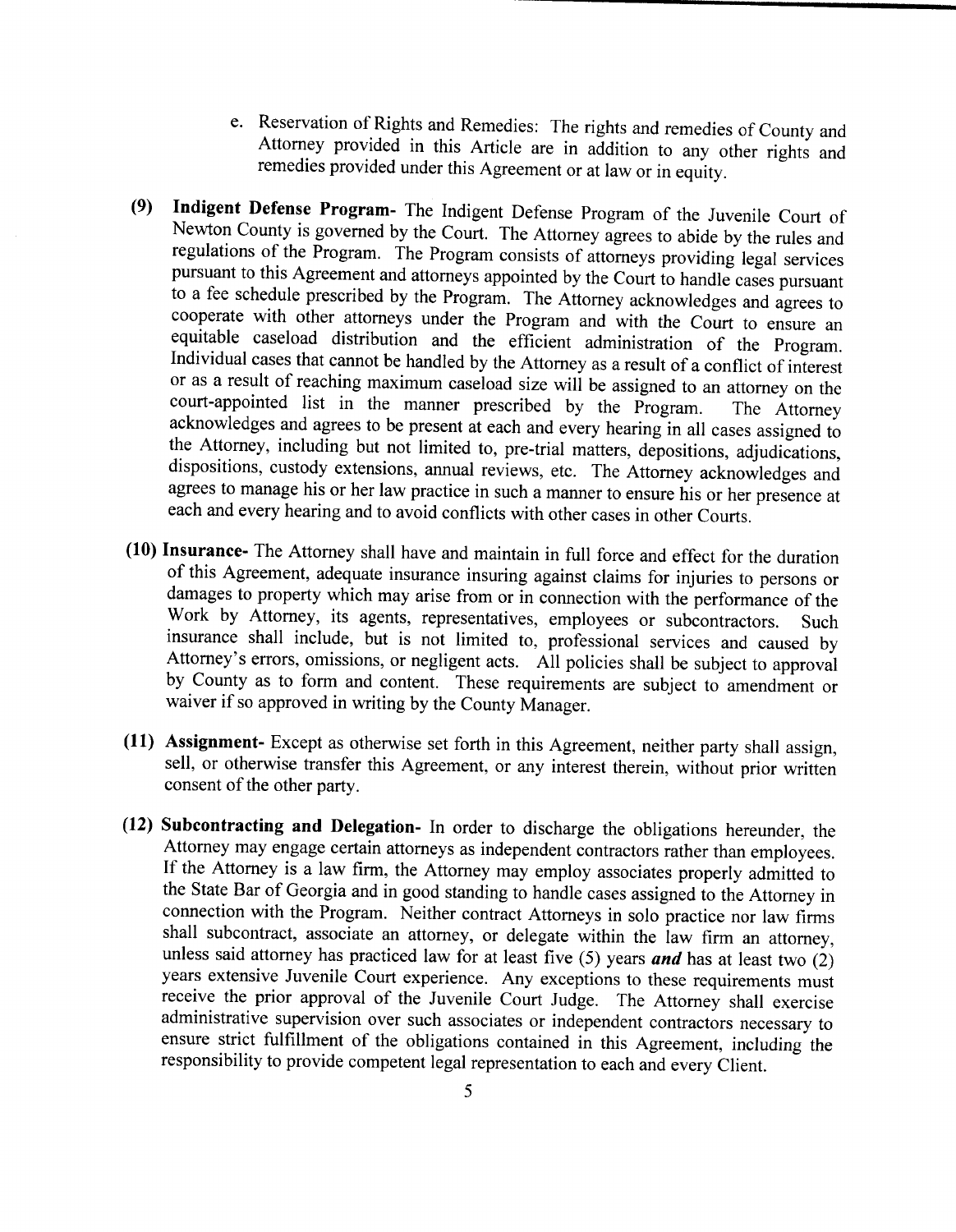- 13) Licensure- The Attorney and all associates or subcontractors provided or made available by the Attorney shall be licensed to practice law in the State of Georgia and shall be in good standing with the State Bar of Georgia at all times during the term of this Agreement. The Attorney shall be licensed to practice law before the Georgia Supreme Court and the Georgia Court of Appeals. Unless approved by the Juvenile Court Judge, the Attorney and all associates and subcontractors shall have practiced law for at least five (5) years and have at least two (2) years extensive Juvenile Court experience.
- 14) Ethics Code; Conflict of Interest- Attorney agrees that it shall not engage in any activity or conduct that would result in <sup>a</sup> violation of the Newton County Code of Ethics or any other similar law or regulation. Attorney certifies that to the best of it's of this Agreement, Attorney shall immediately notify County. If County determines that knowledge no circumstances exist which will cause <sup>a</sup> conflict of interest during the Term a conflict of interest exists, County may require that Attorney take action to remedy the conflict of interest or terminate the Agreement without liability. County shall have the right to recover any fees paid for services rendered by Attorney when such services were performed while a conflict of interest existed if Attorney had knowledge of the conflict of interest and did not notify County within five  $(5)$  business days of becoming aware of the existence of the conflict of interest.
- 15) Indemnification and Hold Harmless- The Attorney agrees to indemnify and hold harmless the County, its divisions, departments and affiliates, officers (including elected, appointed, and Constitutional officers), directors, employees, representatives, servants, agents, officials, elected and appointed persons, insurers and attorneys, in their official and individual capacities, together with their predecessors, successors and assigns, both jointly and severally, (individually an "Indemnified Party" and collectively "Indemnified Parties") from any and all claims, actions, lawsuits, damages, judgments, costs, expenses, losses, or liabilities of any kind whatsoever arising out of the operation and maintenance of the Program in which legal services are provided by the Attorney, it being the express understanding of the parties hereto that the Attorney shall provide the actual legal services to the clients assigned under the Program and have complete responsibility for such legal services. The County shall immediately notify the Attorney of any incident, claims, or lawsuit of which the County becomes aware and shall fully cooperate in the defense of such claim, but the Attorney shall retain sole control of the defense while the action is pending.

In any and all claims against an Indemnified Party, by any employee of Attorney, its subcontractor, anyone directly or indirectly employed by Attorney or subcontractor or anyone for whose acts Attorney or subcontractor may be liable, the indemnification obligation set forth in this provision shall not be limited in any way by any limitation on the amount or type of damages, compensation or benefits payable by or for Attorney or any subcontractor under workers' or workmen's compensation acts, disability benefit acts or other employee benefits acts. This obligation to indemnify, defend, and hold harmless the Indemnified Party(ies) shall survive expiration or termination of this Agreement,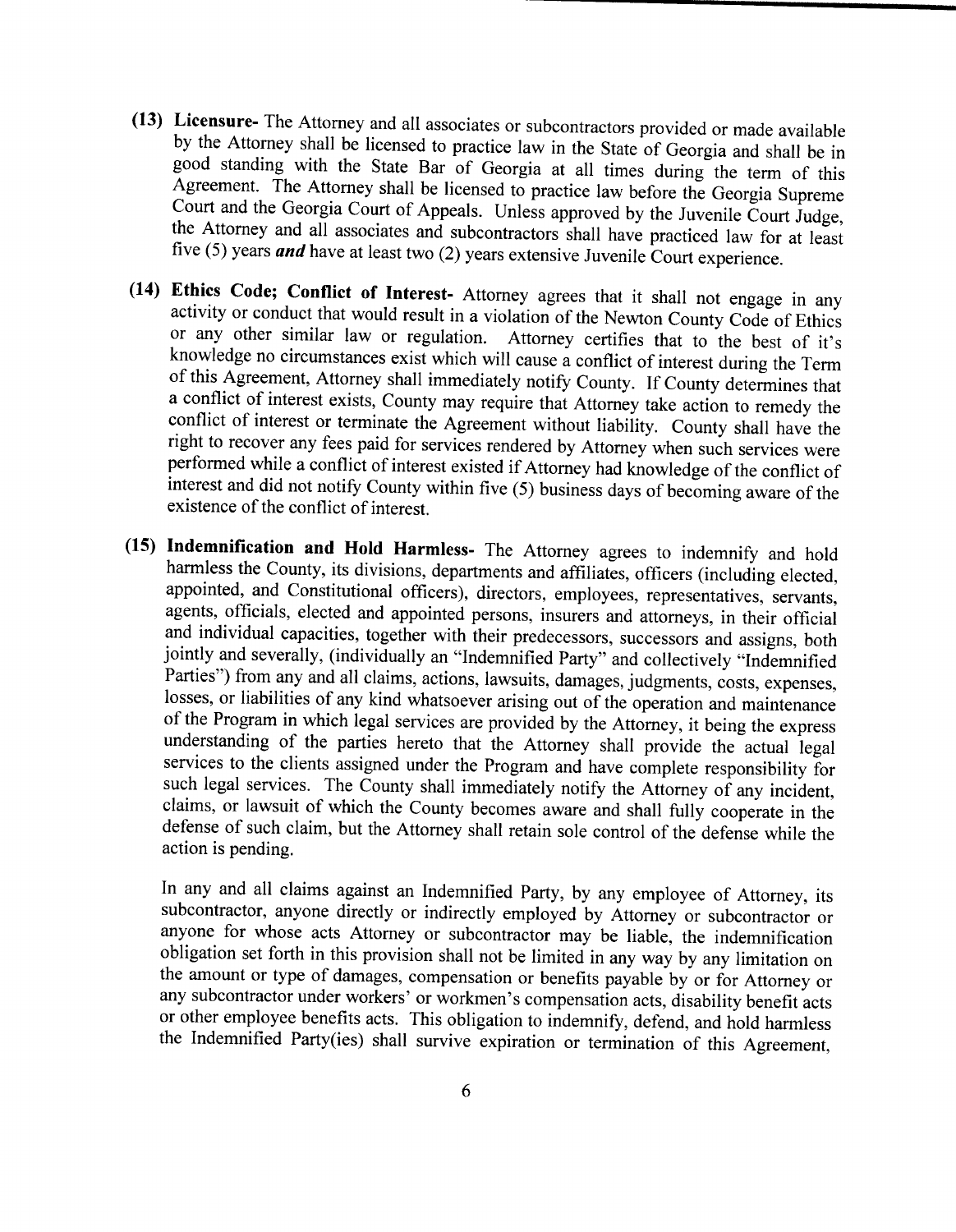provided that the claims are based upon or arise out of actions or omissions that occurred during the performance of this Agreement.

- 16) Authority to Contract- The individual executing this Agreement on behalf of Attorney directors, general partners, limited partners or similar authorities to simultaneously execute and bind Attorney to the terms of this Agreement, if applicable.
- 17) Entire Agreement- This Agreement represents the sole and entire agreement between the Attorney and the County and all offers, negotiations or agreements between the parties are merged herein. Attorney represents that it has reviewed and become familiar with this Agreement and has notified County of any discrepancies, conflicts or errors herein.
- 18) Modification- No modification of the contract is binding unless it is in writing and signed by the parties hereto.
- 19) Governing Law- This Agreement shall be governed by and construed in accordance with the laws of the State of Georgia.
- 20) Waiver- The waiver by either party of any breach by the other party of any of the provisions of this Agreement shall not constitute <sup>a</sup> continuing waiver or <sup>a</sup> waiver of any other breach of the same or of <sup>a</sup> different provision of this Agreement. There shall be no waiver unless in writing signed by the party against whom the waiver is sought to be enforced. Further, no express waiver shall affect any Term or condition other than the one specified in such waiver, and that one only for the time and manner specifically stated.
- 21) Notices- Any and all notices, requests, payments, demands, and other communications, required or permitted hereunder, shall be in writing and delivered personally, sent by overnight mail, or sent by U.S. Certified or Registered Mail, postage prepaid, return receipt requested to the address set forth below or to such other address as either party may specify by notice to the other in accordance with this paragraph. Notices shall be deemed effective when delivered if personally delivered, or by the date indicated on the receipt if sent by overnight mail or, three (3) days after deposit in the United States mail or the date indicated on the return receipt as the delivery date, whichever is earlier, if mailed by certified or registered mail.

If to the Attorney, notices shall be sent to: to the Attorney, notices s<br>
289 Tean ette C Cornator, GA 20014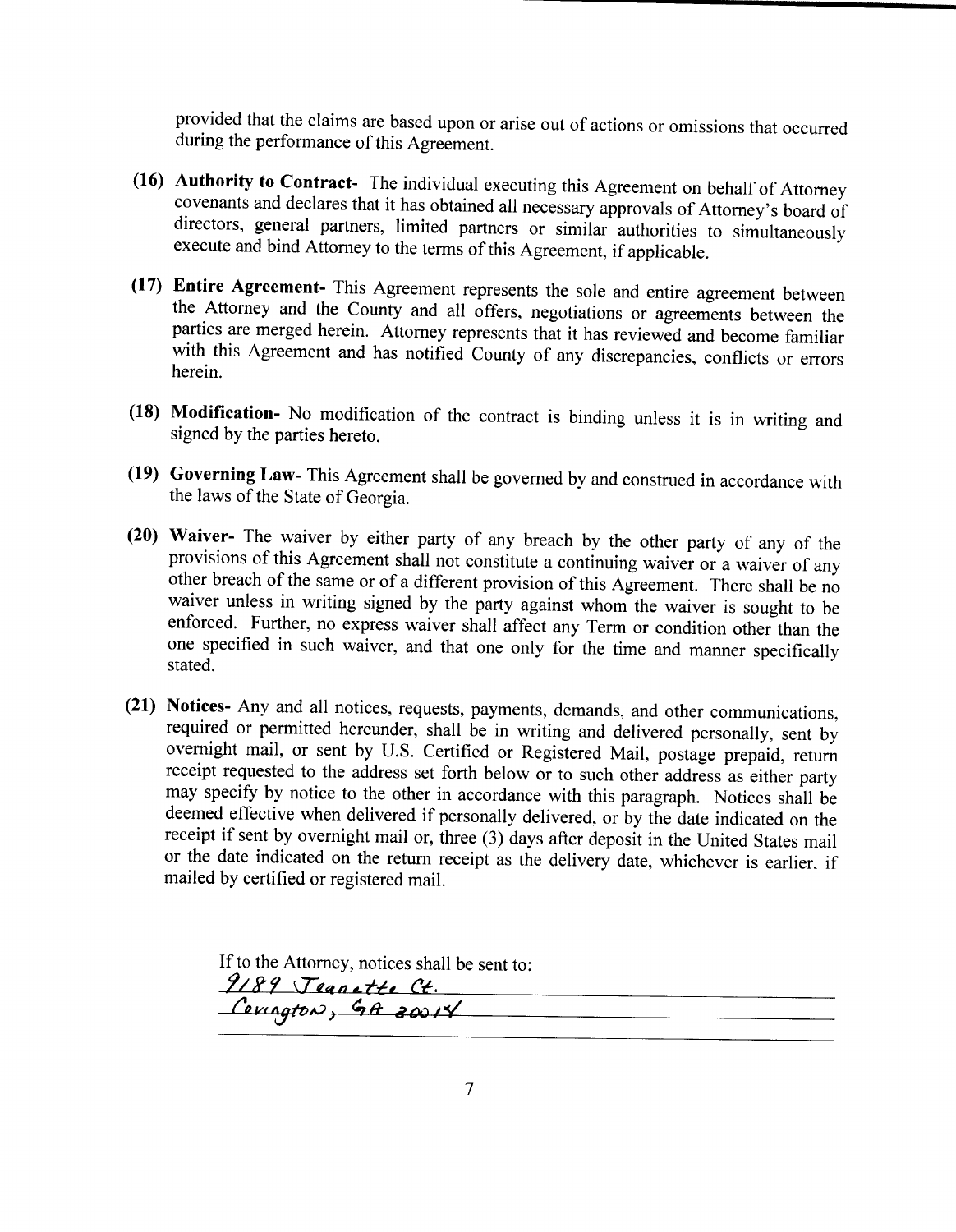If to County, notices shall be sent to:

22) Immunities- Nothing contained in this Agreement shall be construed to be <sup>a</sup> waiver of County's sovereign immunity or any individual's qualified, good faith or official immunities.

- 23) No Third Party Rights- This agreement shall be exclusively for the benefit of the Parties and shall not provide any third parties with any remedy, claim, liability, reimbursement, cause of action or other right.
- 24) Interpretation- No provision of this Agreement is to be interpreted for or against either party because that party or that party's legal representative drafted such provision. The Parties hereto agree that, if an ambiguity or question of intent or interpretation arises, this Agreement is to be construed as if the Parties had drafted it jointly, as opposed to being construed against a Party because it was responsible for drafting one or more provisions of the Agreement.
- 25) Headings- The headings which are used in this Agreement are for convenience only and shall not affect, in any manner, the meaning or interpretation of this Agreement.
- 26) Duplicate Originals- This Agreement may be executed in any number of counterpart copies, all of which constitute one and the same agreement and each of which shall constitute an original.
- 27) Binding Effect- This Agreement shall be binding upon and inure to the benefit of the parties and their respective successors and permitted assigns.
- 28) Survival- All obligations of the parties which have accrued as of the termination or expiration of this Agreement shall survive any termination or expiration of this Agreement.
- (29) Material Condition- Each term of this Agreement is material, and Attorney's breach of any term of this Agreement shall be considered <sup>a</sup> material breach of the entire Agreement and shall be grounds for termination or exercise of any other remedies available to County at law or in equity.